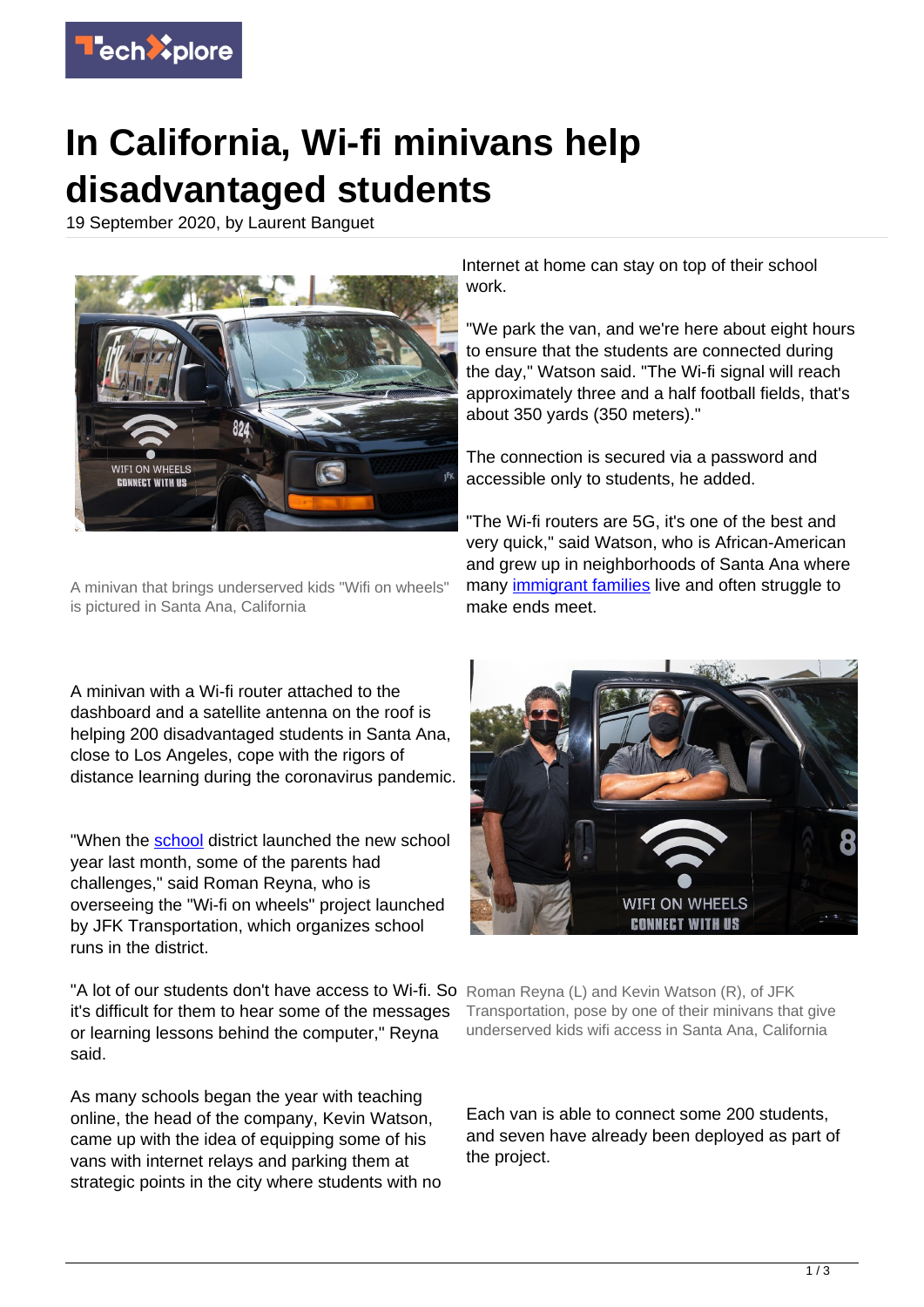

Watson said financial negotiations are ongoing with the school district and the hope is to have a fleet of about 50 of the vehicles.

## **'Up to speed on homework'**

The project has highlighted inequalities in a state that boasts the fifth-largest economy in the world and is home to Silicon Valley and some of the biggest tech companies.

A recent report estimated that 25 percent of students in the state—about 1.5 million—did not have adequate internet access or computing devices needed for distance learning.

The same applies in other US states, in part because of high internet costs—which average about 60 dollars a month—and poor infrastructure.

In the southern state of Mississippi, for example, half of students do not have access to Wi-fi or laptops, according to a study by the NGO Common Sense Media and the Boston Consulting Group.



A simple router, and an antenna on the roof, get the job done; then 200 students bridge the digital divide



Angel, 13, stands outside his home trying to connect his computer to the wifi hotspot provided by a parked van from JFK company in order to follow his online classes in Santa Ana, California

The study said it would take between \$6 billion and \$11 billion to eradicate this digital divide across the country, the equivalent of one to two percent of the defense budget.

In Santa Ana, it is estimated that some 10,000 students do not have access to Wi-fi, said local councilman Vincent Sarmiento.

He said the city had been trying to create as many hotspots as possible, and initiatives such Watson's had helped relieve the pressure.

For the students, the relay vans offer a chance to keep up with school work.

"I had Wi-fi trouble ... and sometimes I would go to my friend's house and they let me work there," said 13-year-old Angel, who now has a "Wi-fi on wheels" parked near his home.

"Now, it's working good and I've returned all my assignments."

© 2020 AFP